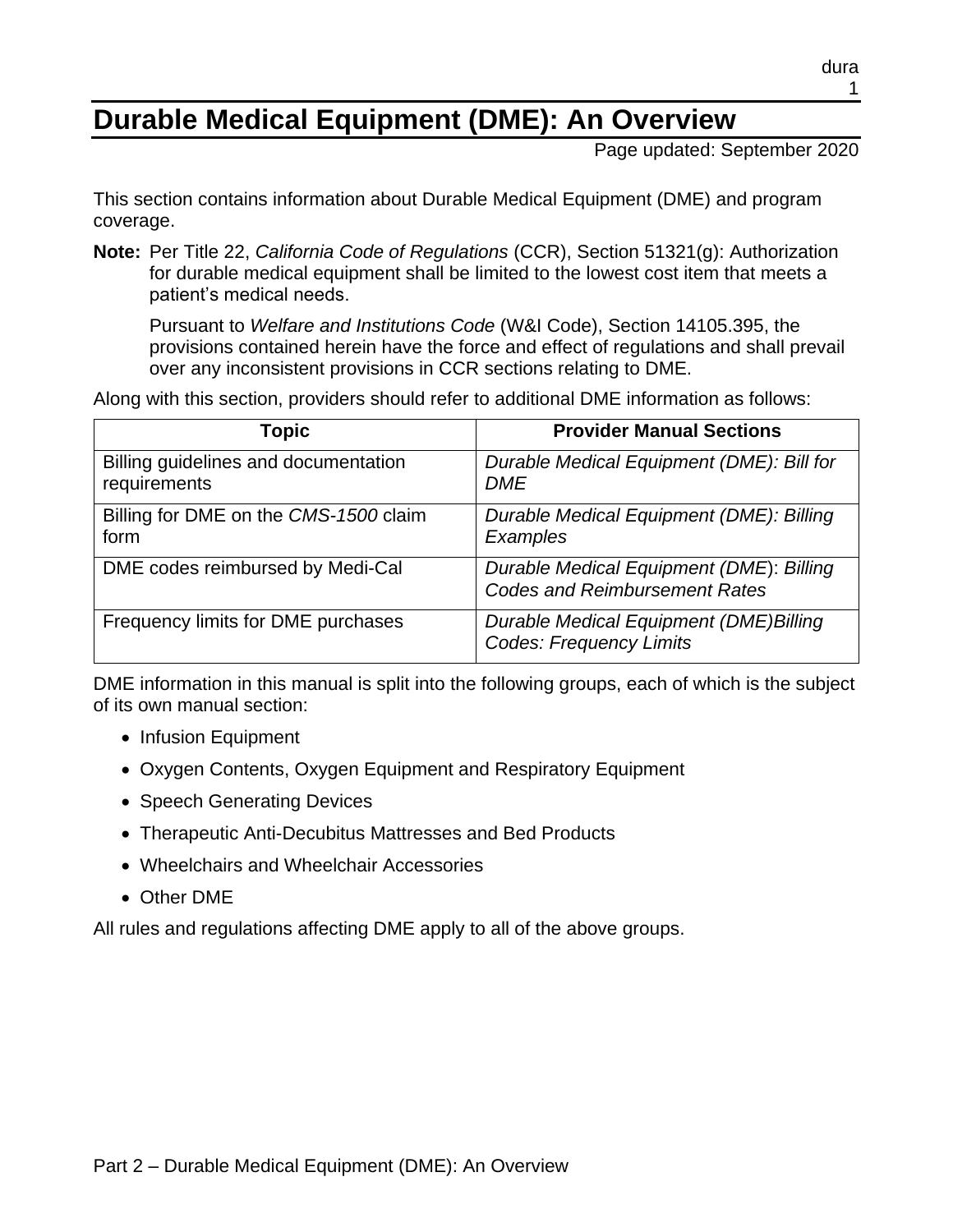# **General Information**

## **Program Coverage**

[«M](#page-11-0)edi-Cal covers DME when provided on the written prescription (or electronic equivalent) of a physician, a nurse practitioner, clinical nurse specialist or physician assistant. A recipient's need for DME items must be reviewed annually by a physician, nurse practitioner, clinical nurse specialist or physician assistant[.»](#page-11-1)

The Medi-Cal definition of medical necessity limits health care services to those necessary to protect life, to prevent significant illness or significant disability, or to alleviate severe pain. Therefore, prescribed DME items may be covered as medically necessary only to preserve bodily functions essential to activities of daily living or to prevent significant physical disability.

DME items may also be covered to assist a disabled recipient in caring for a child for whom the disabled recipient is a parent, stepparent, foster parent or legal guardian. See the *Durable Medical Equipment (DME): Bill for DME* section in this manual for additional information.

Alterations or improvements to real property, such as a non-portable wheelchair ramp, are not Medi-Cal benefits, except when authorized for home dialysis services.

Claims for portable ramps must be billed with HCPCS code E1399 (durable medical equipment, miscellaneous). See the *Durable Medical Equipment* (DME): *Bill for DME* section in this manual for the definition of a portable ramp.

Charges for shipping and handling are not reimbursable.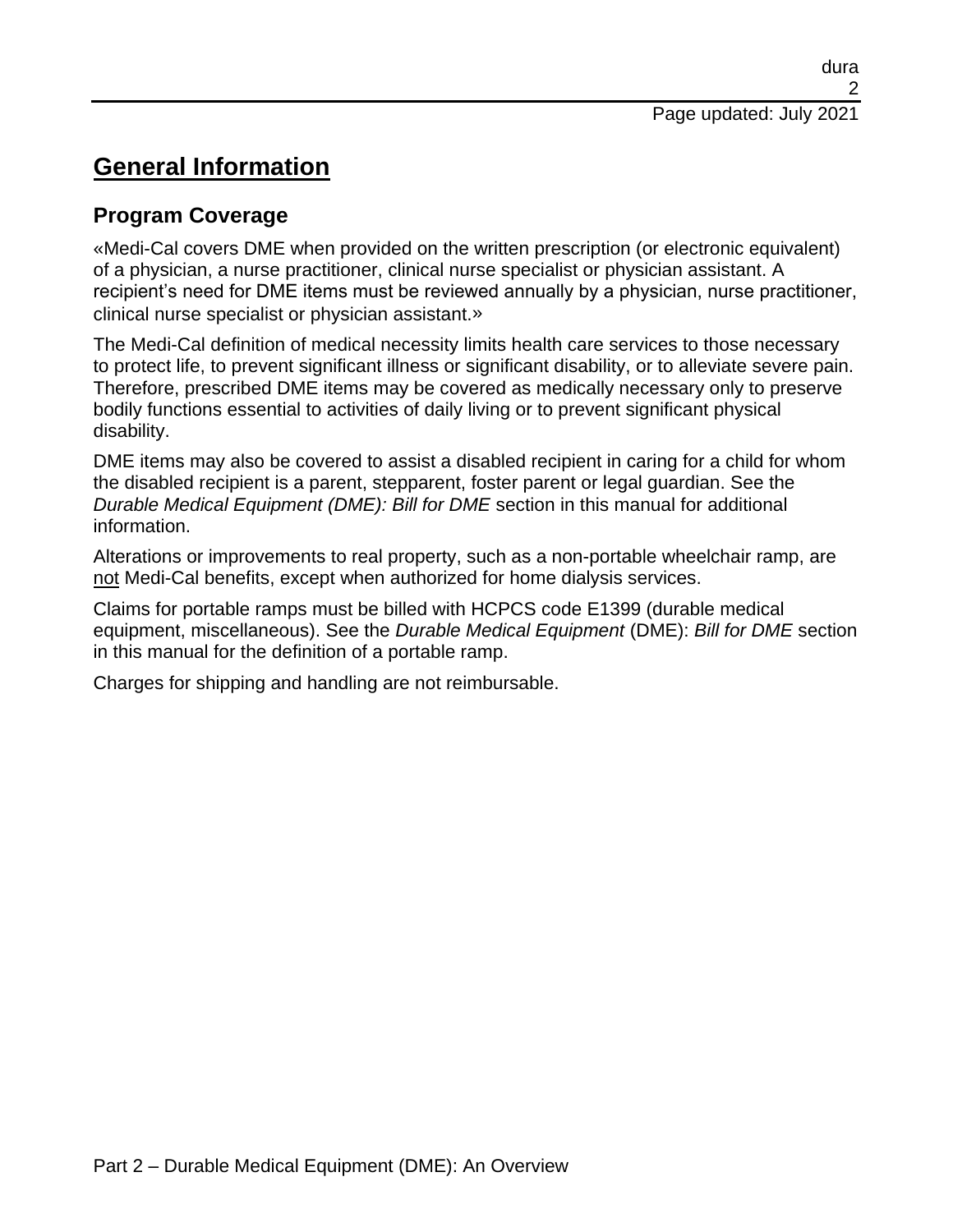### Page updated: September 2020

### Non-Coverage

The following items are not covered by Medi-Cal:

- Books or other items of a primarily educational nature
- Air conditioners/air filters or heaters
- Food blenders
- Reading lamps or other lighting equipment
- Bicycles, tricycles or other exercise equipment
- Television sets
- Orthopedic mattresses, recliners, rockers, seat lift chairs or other furniture items
- Waterbeds
- Household items
- Modifications of automobiles or other highway motor vehicles
- Other items not generally used primarily for health care and which are regularly and primarily used by persons who do not have a specific medical need for them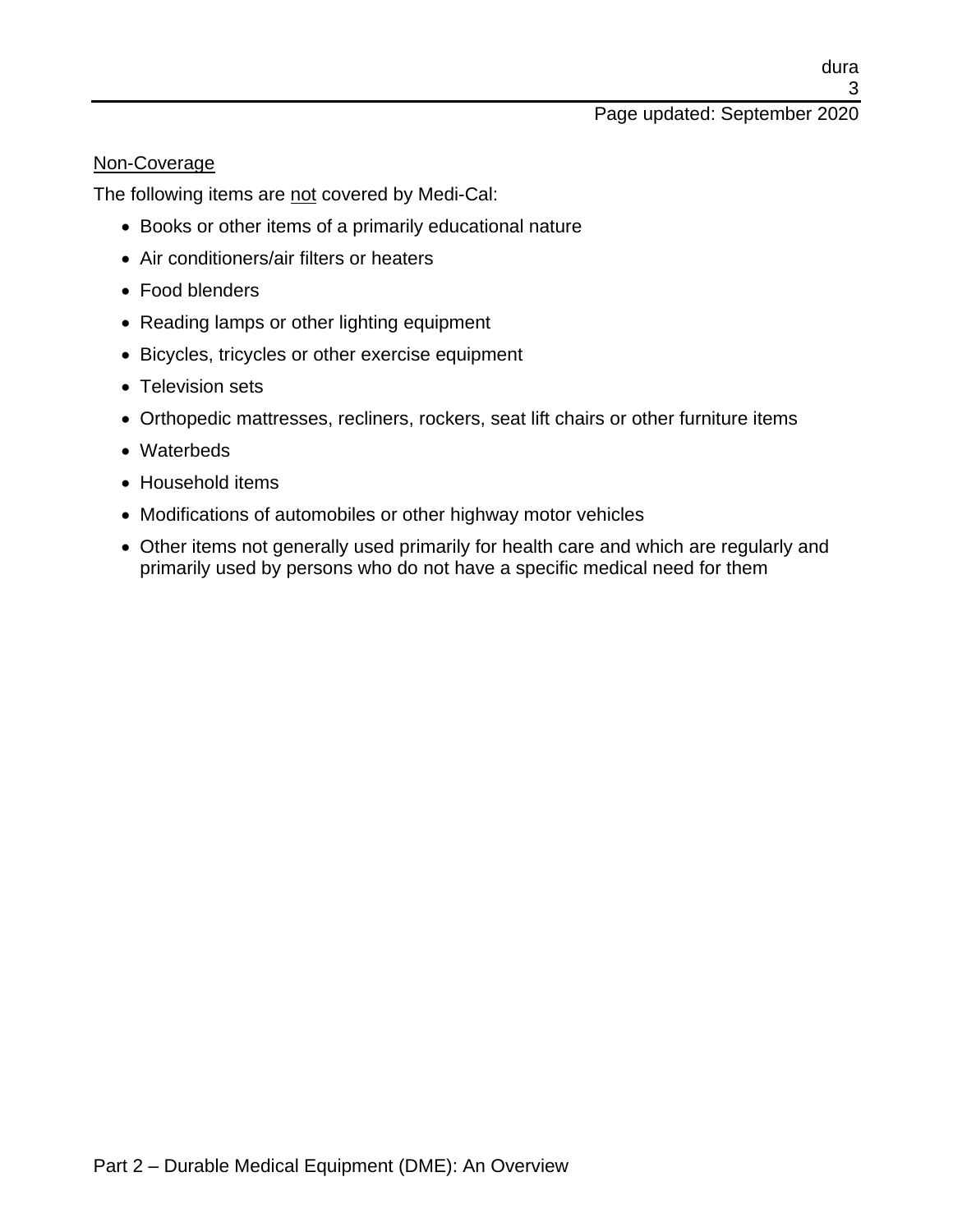#### 4 Page updated: September 2020

dura

### Long Term Care: Separately Reimbursable Items

All supplies, equipment and services necessary to provide a designated level of Long Term Care (LTC) are included in the LTC rate unless listed in LTC regulations as separately reimbursable CCR, Title 22, Section 51511.5 will continue to apply for subacute recipients. Items listed as separately reimbursable for non-subacute LTC recipients are as follows:

- Allied health services ordered by the attending physician
- Alternating pressure mattresses/pads with motor
- Atmospheric oxygen concentrators, enrichers and accessories
- Blood, plasma and substitutes
- Dental services
- DME as specified in CCR, Title 22, Section 51321(g)
- Insulin
- Intermittent positive pressure breathing equipment
- Intravenous trays, tubing and blood infusion sets
- Laboratory services
- Legend drugs
- MacLaren or Pogon Buggy
- Medical supplies as specified in the *Welfare and Institutions Code* (W&I Code), Section 14105.47
- Nasal cannula
- Osteogenesis stimulator device
- Oxygen delivery systems (stationary and portable gaseous oxygen, stationary and portable liquid oxygen and oxygen concentrator)
- Oxygen contents (gaseous and liquid) (except emergency)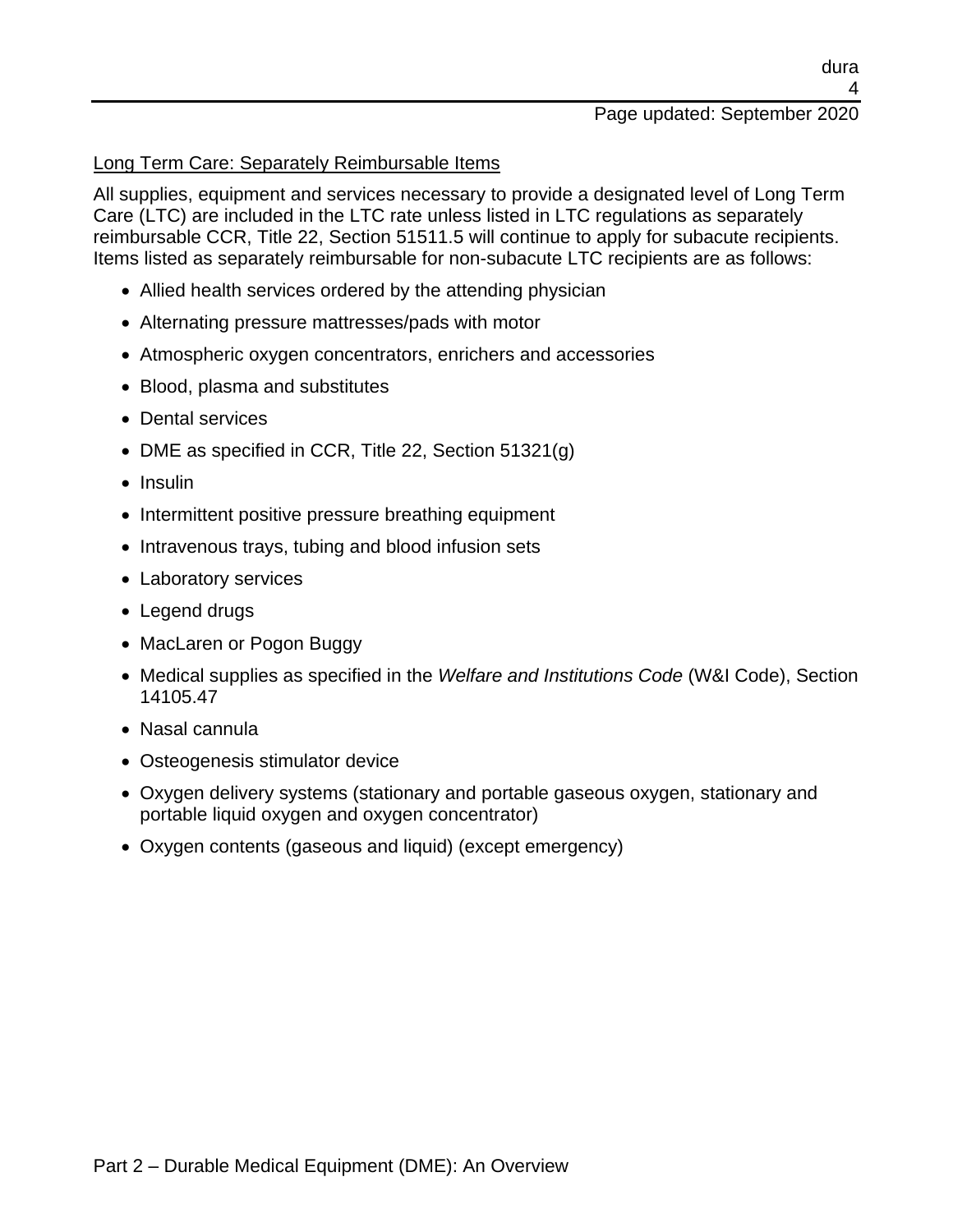- Parts and labor for repairs of DME originally separately payable or owned by recipient
- Physician services
- Portable aspirator
- Pre-contoured structures (VASCO-PASS, cut out foam)
- Prescribed prosthetic and orthotic devices for exclusive use of recipient
- Reagent testing sets
- Therapeutic air/fluid support systems/beds
- Traction equipment and accessories
- Variable height beds

### Nursing Facility: Billing Requirement for Canes, Crutches, Wheelchairs and Walkers

Canes, crutches, wheelchairs and walkers for Nursing Facility (NF) Level A and B recipients are reimbursable only when the items must be custom made or modified to meet the unusual needs of the recipient and the need is expected to be permanent. When billing with an approved *Treatment Authorization Request* (TAR), a statement that the item was custom made or modified must be entered in the *Additional Claim Information* field (Box 19) of the claim, or on an attachment included with the claim. If using an "unlisted" procedure code for any of these items, also include a notation whether the item is taxable or nontaxable. Refer to "Nursing Facility TAR Requirements" in this section for more information about these items.

## **Eligibility Requirements**

To receive reimbursement, a recipient must be eligible for Medi-Cal on the date of service.

## **Prescription Requirements**

[«A](#page-11-0) prescription, written by the treating practitioner, is required for authorization of purchase, rental, repair or maintenance of DME, per CCR, Title 22, Section 51321. The following practitioners may prescribe DME: A physician, nurse practitioner, clinical nurse specialist or physician assistant. A copy of the signed and dated written prescription (or electronic equivalent) must accompany the TAR[.»](#page-11-1)

**Note**: [«T](#page-11-0)he prescribing practitioner must retain the prescription for his or her records[.»](#page-11-1)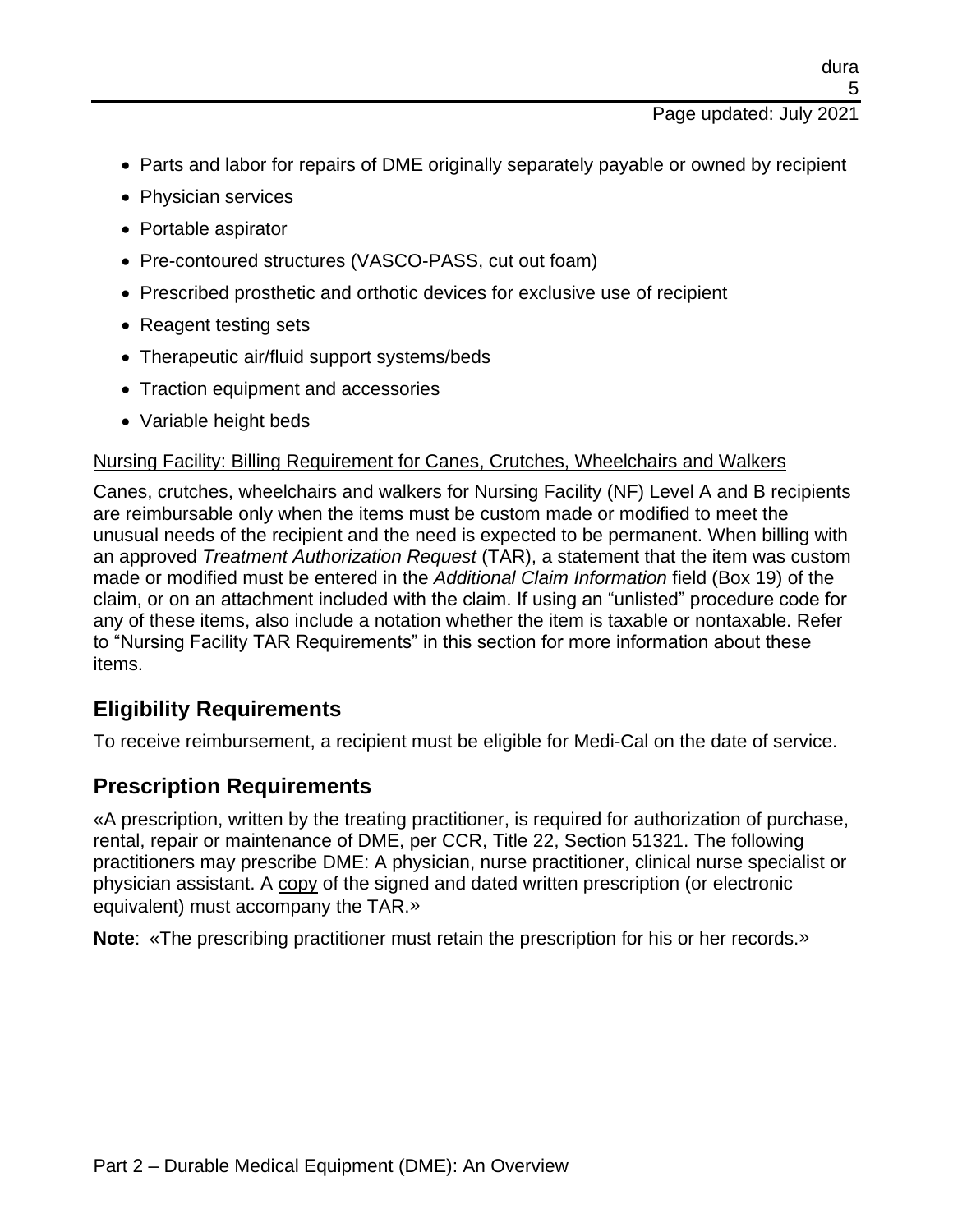### Page updated: July 2021

[«I](#page-11-0)n addition to the treating practitioner's signature (written or electronic), the following specific information must be supplied clearly on or with the prescription form or as an attachment to the TAR[:»](#page-11-1)

- [«F](#page-11-0)ull name, address and telephone number of the prescribing practitioner, if not pre-printed on the prescription form[.»](#page-11-1)
- Copy of dated prescription.
- Item(s) being prescribed. If multiple or above-standard items are prescribed, these facts must be separately specified.
- Medical condition or diagnosis necessitating the particular DME item. This shall include the patient's medical status and functional limitation(s), and a description of how the specific item being requested is expected to improve the medical status or functional ability(ies) of the patient, stabilize the patient's medical condition, or prevent additional deterioration of the medical status or functional ability(ies) of the patient.
- Estimated length of time the item is medically necessary. The term of use should be stated as precisely as possible; for example, short-term use in months and long term use as "permanent," "indefinite" or "lifetime."

### **Face-to-Face Encounter**

For all DME items a face-to-face encounter with a physician, nurse practitioner, clinical nurse specialist or physician assistant that is related to the primary reason the recipient requires the DME item is required. Face-to-face encounters may be done via telehealth. [«F](#page-11-0)or all DME items that require replacement or replacement parts, a new prescription for the DME item is required annually[.»](#page-11-1)

The following conditions must be met in order for the face-to-face encounter to be satisfied:

- [«T](#page-11-0)he provider performing the face-to-face encounter must communicate the clinical findings of that face-to-face encounter to the prescribing practitioner[.»](#page-11-1)
- The clinical findings from the face-to-face encounter must be incorporated into a written or electronic document included in the recipient's medical record.
- [«T](#page-11-0)he practitioner prescribing the DME must document that the face-to-face encounter, which is related to the primary reason the patient requires the DME, has occurred within six months prior to the date on the DME prescription[.»](#page-11-1)
- [«T](#page-11-0)he practitioner writing the DME prescription must document who conducted the face-to-face encounter and the date of the encounter[.»](#page-11-1)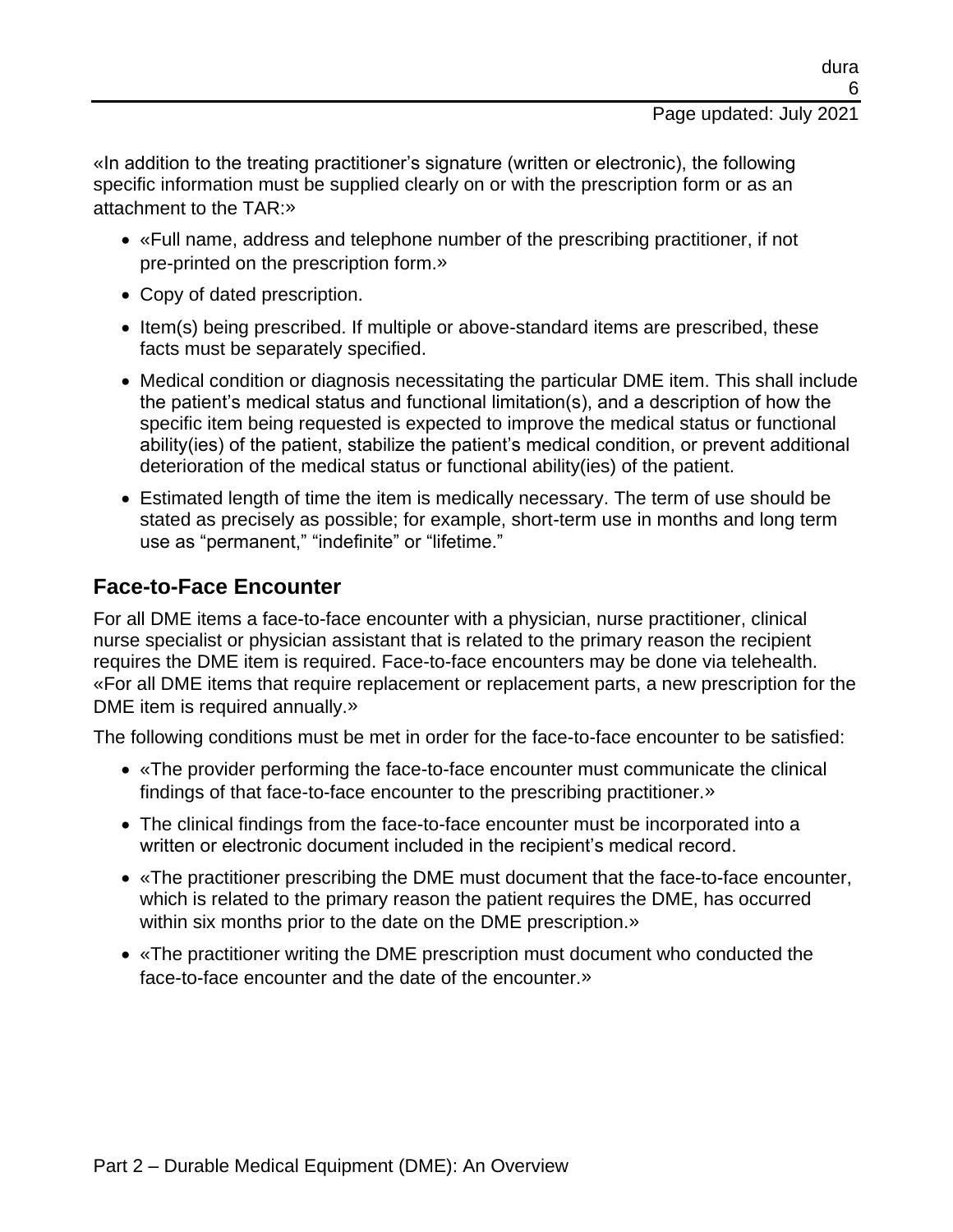## **Non-Physician Medical Practitioners: Furnishing or Ordering Drugs or Devices**

Policy information about Non-physician Medical Practitioners (NMPs) furnishing or ordering drugs or devices can be found in the Part 2 *General Medicine* manual under *Medical Services* on the Medi-Cal website at: *[www.medi-cal.ca.gov.](http://www.medi-cal.ca.gov/)*

# **Provider Responsibilities**

Pursuant to CCR, Title 22, Section 51321 (i), rendering providers of DME shall ensure that all devices and equipment are appropriate to meet the recipient's medical needs. Providers shall instruct recipients in appropriate use and care of DME and notify recipients that they are responsible for appropriate use and care of DME purchased for their use under the Medi-Cal program. If a piece of equipment or a device, when in actual use, fails to meet the recipient's needs, and the recipient's medical condition has not significantly changed since the device/equipment was dispensed, the rendering provider shall adjust or modify the equipment, as necessary, to meet the recipient's needs. The rendering provider, at no cost to the Medi-Cal program, shall replace any equipment or device that cannot be adjusted or modified.

## **Recipient Responsibilities**

Recipients are responsible for appropriate use and care of DME purchased for their use under the Medi-Cal program.

# **Treatment Authorization Request (TAR) Information**

## **Authorization**

Authorization is required for all of the following:

- For the purchase of DME, when the cumulative cost of purchasing items within a group exceeds \$100 within the calendar month. Providers may refer to the *Durable Medical Equipment (DME): Billing Codes and Reimbursement Rates* section in this manual to determine if items are related within a group. Items grouped together under specific headings, such as "Hospital Beds" or "Bathroom Equipment," are considered within the same group.
- For the repair or maintenance of DME items within the group, when the cumulative cost exceeds \$250 within a calendar month.
- For labor to repair patient-owned DME when cumulative cost exceeds \$250 or 12 units within a calendar month.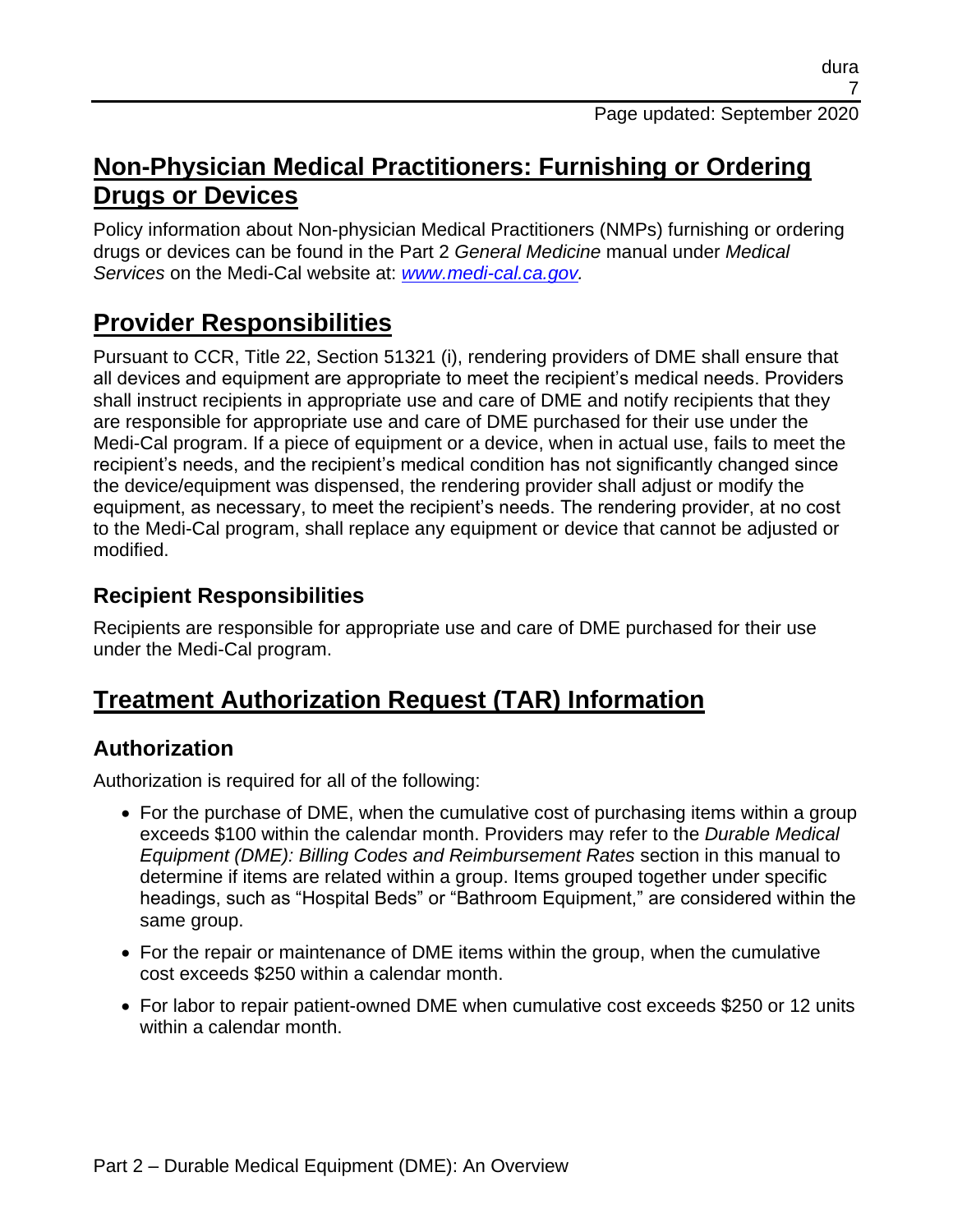- For the rental of DME when the cumulative cost of rental for items within the group exceeds \$50 within a 15-month period. This includes any daily amount that an individual item, or a combination of a similar group of DME items, exceeds the \$50 threshold. The 15-month period begins on the date the first item is rented.
- For the purchase, rental, repair or maintenance of any unlisted devices or equipment, regardless of the dollar amount of the individual item or cumulative cost.

For oxygen contents, oxygen equipment and respiratory equipment, authorization is required:

- For the purchase, rental, repair or maintenance of all oxygen contents, oxygen equipment and respiratory equipment except for all of the following, which require authorization only for quantities exceeding the stated billing limit:
	- A7005 (administration set, with small volume nonfiltered pneumatic nebulizer, nondisposable) – billing limit of one every 6 months
	- E0484 (oscillatory positive expiratory pressure device, non-electric, any type, each) billing limit of two per 12 months
- For the purchase, rental or maintenance of any unlisted devices or equipment, regardless of the dollar amount of the individual item or cumulative cost

### Required Information

TARs for DME, oxygen contents, oxygen equipment, and respiratory equipment and parenteral infusion equipment require the following information:

- Date of request
- Medical justification relevant to the item being requested, as specified; some respiratory equipment requires a DHCS form or equivalent information to be completed
- Location of where the recipient resides
- Description of item, including:
	- Whether new or used
	- How long item has been rented to this recipient
	- Whether duration of usage will be short or long-term
	- Manufacturer's name and/or model type/serial
	- Procedure code
	- Appropriate modifier
	- Estimated length of need, whether rental or purchase is being requested, and associated charges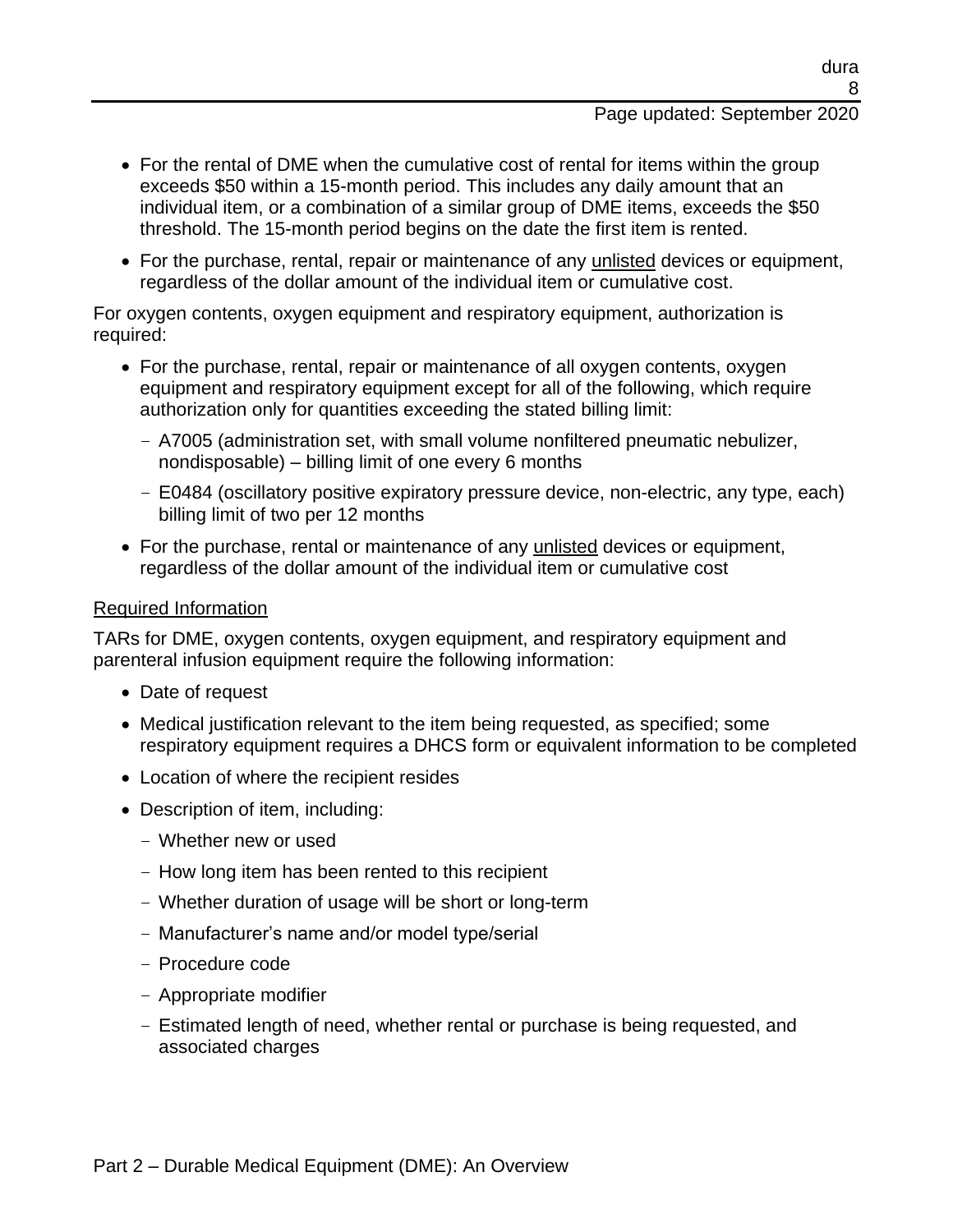- A copy of the prescription, which must contain all the data listed in "Prescription Requirements" in this section
- Rendering provider identification, including name, address, telephone number, contact name, contact telephone number and National Provider Identifier (NPI)
- Unlisted DME requires copies of the catalog pages and medical justification to substantiate why a listed item is insufficient to meet the recipient's medical needs
- Purchase price, if applicable
- Monthly rental charge

### Required Documentation

Unless otherwise specifically noted, all TARs for the purchase, rental or maintenance for items within the DME group must have the following documentation attached:

- Completed 50-1 TAR form
- [«A](#page-11-0) copy of the signed prescription (or electronic equivalent) or a completed and signed DHCS 6181 form *(Certificate of Medical Necessity for All Durable Medical Equipment [Except Wheelchairs and Scooters]).*[»](#page-11-1)
- For listed items: Specific medical justification for each item is requested, using the DHCS 6181 form and any other additional medical documentation, such as physician's notes or therapist documentation, which may be relevant to the request.

### Certificate of Medical Necessity

Except as noted below, providers must complete the applicable forms when submitting documentation to support *Treatment Authorization Requests* (TARs) for DME as follows:

- DHCS 6181*: Certificate of Medical Necessity for All Durable Medical Equipment (DME) (Except Wheelchairs and Scooters);* or
- DHCS 6181-A, DHCS 6181-B and DHCS 6181-C: Refer to the *Durable Medical Equipment (DME): Bill for Wheelchairs and Wheelchair Accessories* section for information about these forms.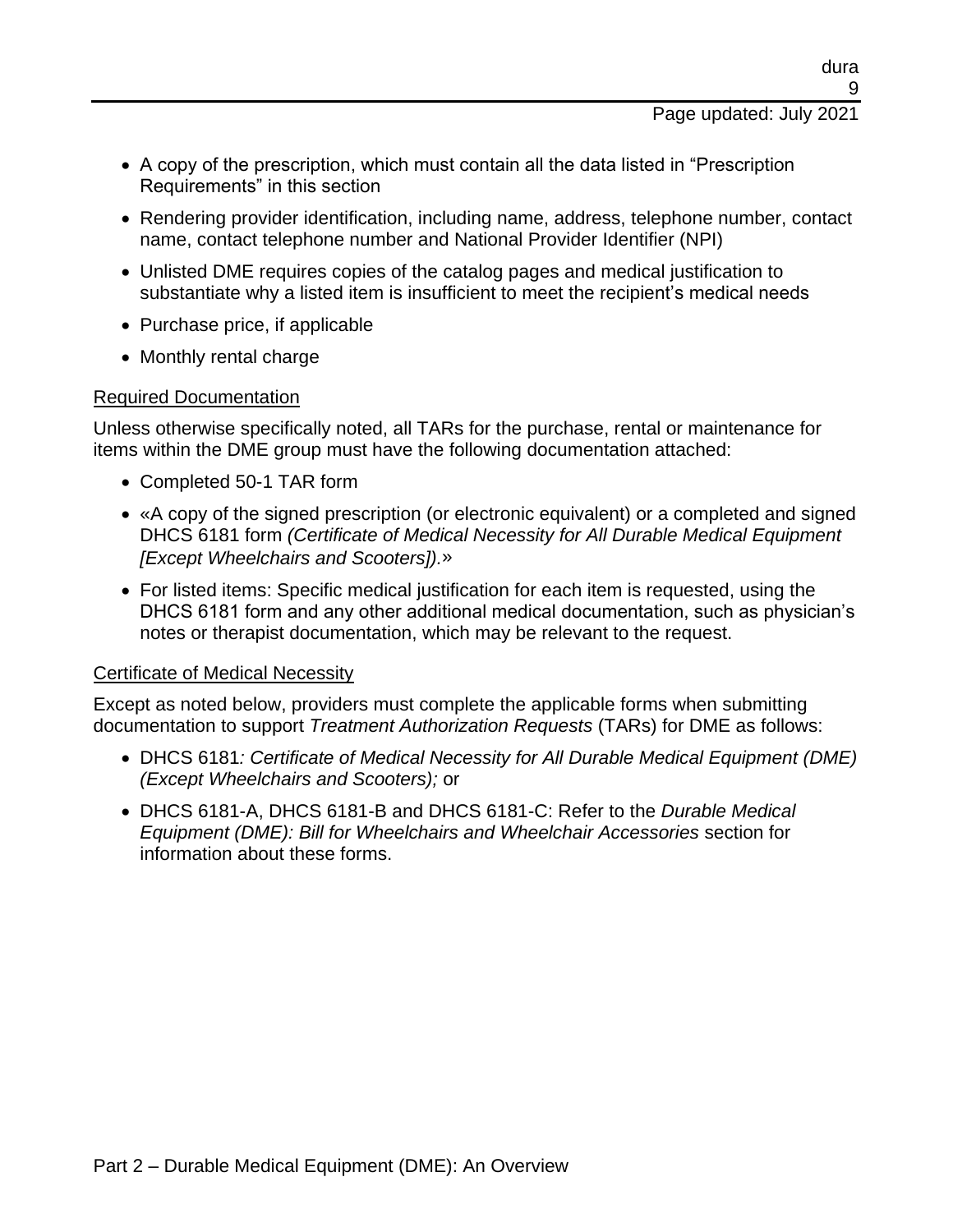### Page updated: September 2020

In lieu of DHCS 6181, providers must submit the following Department of Health Care Services (DHCS) forms or equivalent information for oxygen contents, oxygen equipment and respiratory equipment:

- *Certificate of Medical Necessity for Apnea Monitors* (MC 4600)
- *Certificate of Medical Necessity for Nebulizers* (MC 4601); and
- *Certificate of Medical Necessity for Oxygen* (MC 4602)
- **Note:** Providers can view all of the above forms on the Forms page of the Med-Cal website. From the Medi-Cal home page, providers click the "References" tab and then the "Forms" tab.

### Medical Criteria

Medical criteria for the authorization of some DME items may be found in the Manual of Criteria for Medi-Cal Authorization (MOC). MOC information is available at: *www.dhcs.ca.gov/services/medi-cal/Pages/MediBen\_Svcs.aspx.*

### **Nursing Facility TAR Requirements**

DME items supplied for recipients in Nursing Facility Levels A and B (ND-A, NF-B) require authorization according to *California Code of Regulations* (CCR) Title 22, Section 51321(h). Authorization may be approved as follows:

### Unusual Medical Needs

If the equipment is necessary for the continuous care of the patient to meet the unusual medical needs of that patient. A patient may be considered to have unusual medical needs when a disease or medical condition is exacerbated by physical characteristics such as height, weight and/or body build. Physical characteristics, in and of themselves, do not constitute an unusual medical condition.

### Canes, Crutches, Wheelchairs, Wheelchair Cushions and Walkers

These items are reimbursable only when the item must be custom made or modified to meet the unusual needs of the recipient and the need is expected to be permanent.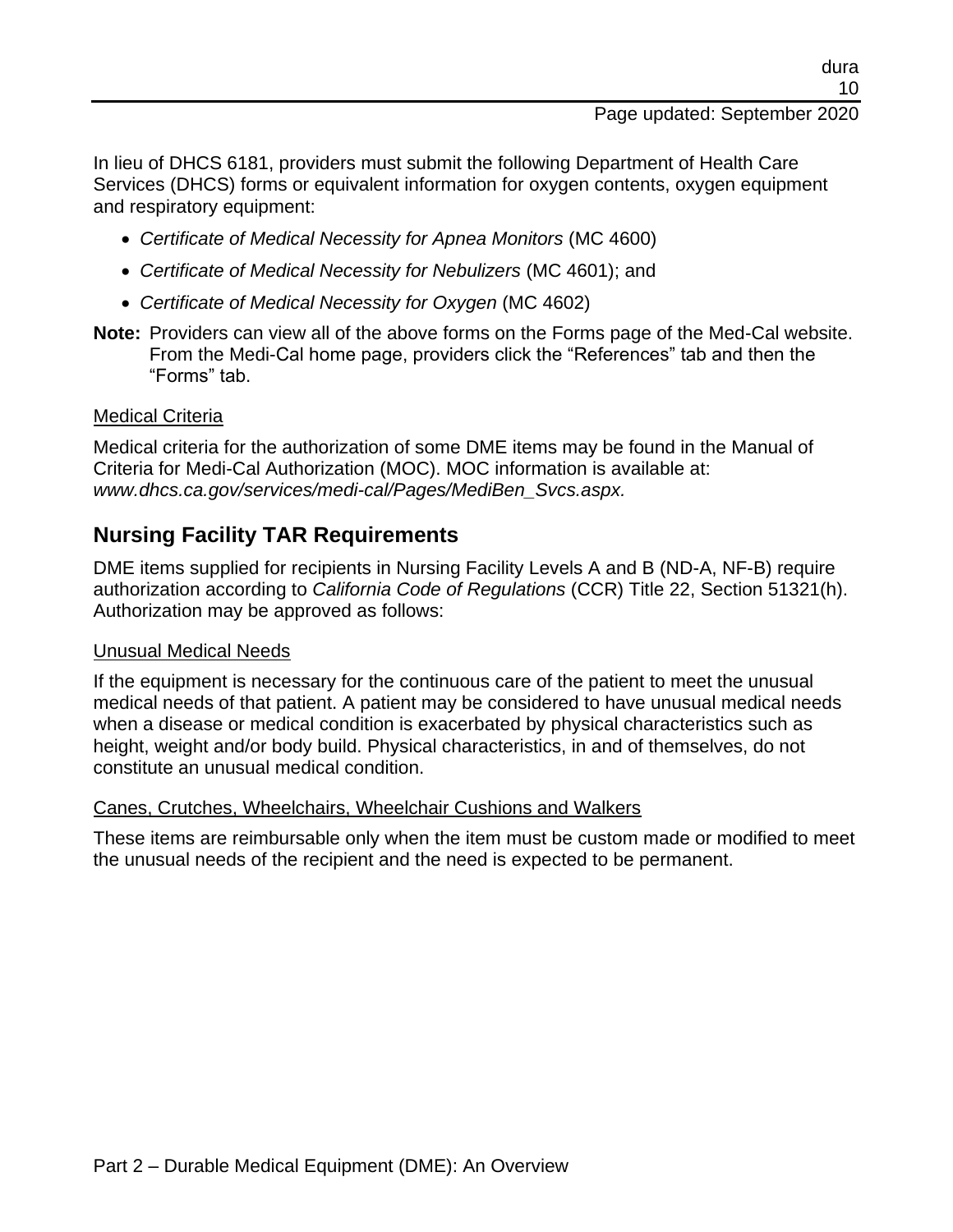#### Suction Positive Pressure Apparatus

Suction and positive pressure apparatus may be authorized only when the item will be continuously used by the patient or must be immediately available to the patient for one month or more.

### **Where to Submit TARs**

*Treatment Authorization Requests* (TARs) for codes within these groups must be submitted to the TAR Processing Center.

### **Medicare/Medi-Cal Recipients**

Authorization is not required for the purchase, rental, repair or maintenance of DME for recipients covered by both Medicare and Medi-Cal (crossover recipients). However, if Medicare does not approve the purchase, repair or maintenance of DME, the claim is subject to all Medi-Cal authorization requirements.

Retroactive authorization from Medi-Cal must be obtained if the service has already been rendered and denied by Medicare. A copy of the denial must accompany the TAR and prescription. Providers must then submit the claim directly to Medi-Cal, including the TAR Control Number (TCN), for reimbursement denied by Medicare.

Any questions about this authorization policy should be addressed to the Telephone Service Center (TSC) at 1-800-541-5555.